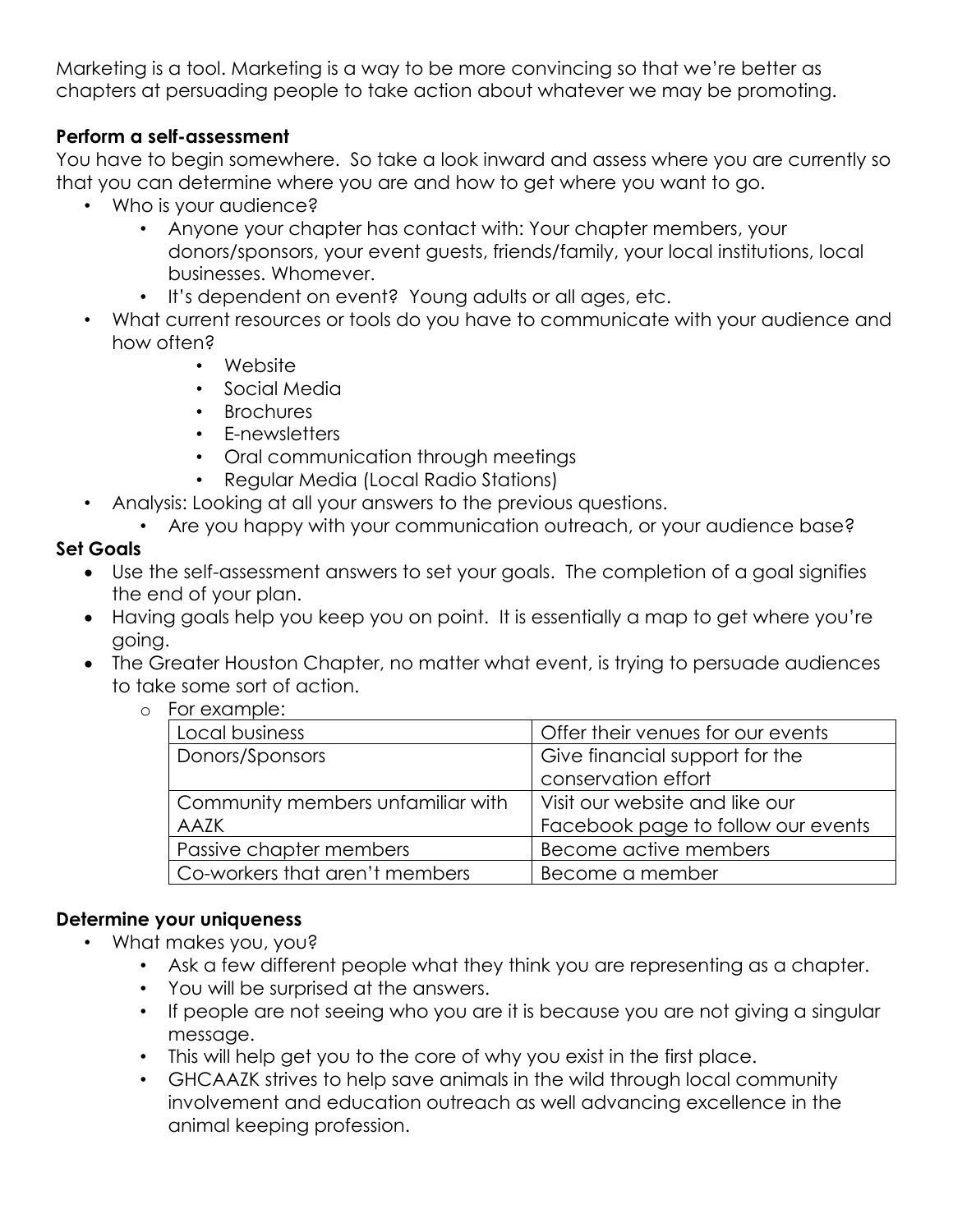- This is what we think about every time we decided to throw an event or clinic, etc.
- With a consistent message, we hope that next time when we ask these survey questions, more people we ask will really grasp, US!

# **Messaging**

- Now that you have WHO YOU ARE, it is time to inspire your audience.
- Please stay away from YOU MARKETING. This is where all communication centers on the organization and is just talking about you and your side of the story.
- Focus on ME MARKETING Most people tune into what matters to them. They care about messages that speak to their needs. People are far more interested in the benefits of what you are offering them.
- Makes sense, right?
	- Example: Karbach Brewery event: Local Beer for Local Species(buy a glass and drink a beer to help save animals in the wild), Chopsticks for Salamanders)
- When engaging your audiences:
	- Show accountability. This builds trust and in turn builds your brand. [Where does the money go?]
	- Make marketing a conversation: Make sure it is not a lecture but two-ways.
	- Craft your Call to Action
		- Be specific:
			- Save all the animals in the wild. Well that's daunting. A person will say "I can't solve that entire problem." Instead focus on a very specific actions, such as "Buy this pair of reusable chopsticks and strut them around your friends." Tell them they should get some to because it will help save animals. Even if they don't remember all the specifics, they will remember they bought them to help save something. Now they are advertising for you. (make your supporters your messengers)
		- Be feasible.
			- Your action needs to be super easy. You don't want to overwhelm supporters. Small time donors are more likely to do something large later.
		- Be filmable
			- Your audience needs to visualize themselves doing it. See yourself using your reusable chopsticks next time you're out eating sushi with friends and they see your fancy silver pair.
- **Tools** Cross promote (don't rely too heavily on one form of communication)
	- Online
		- Social media
			- FB
				- Twitter
				- YouTube
		- PR placements
			- Websites/Blogs
			- Podcasts
			- Online donation page
			- Email outreach (e-news)
	- Offline
		- Printed collateral (brochures, flyers)
		- TV, Radio